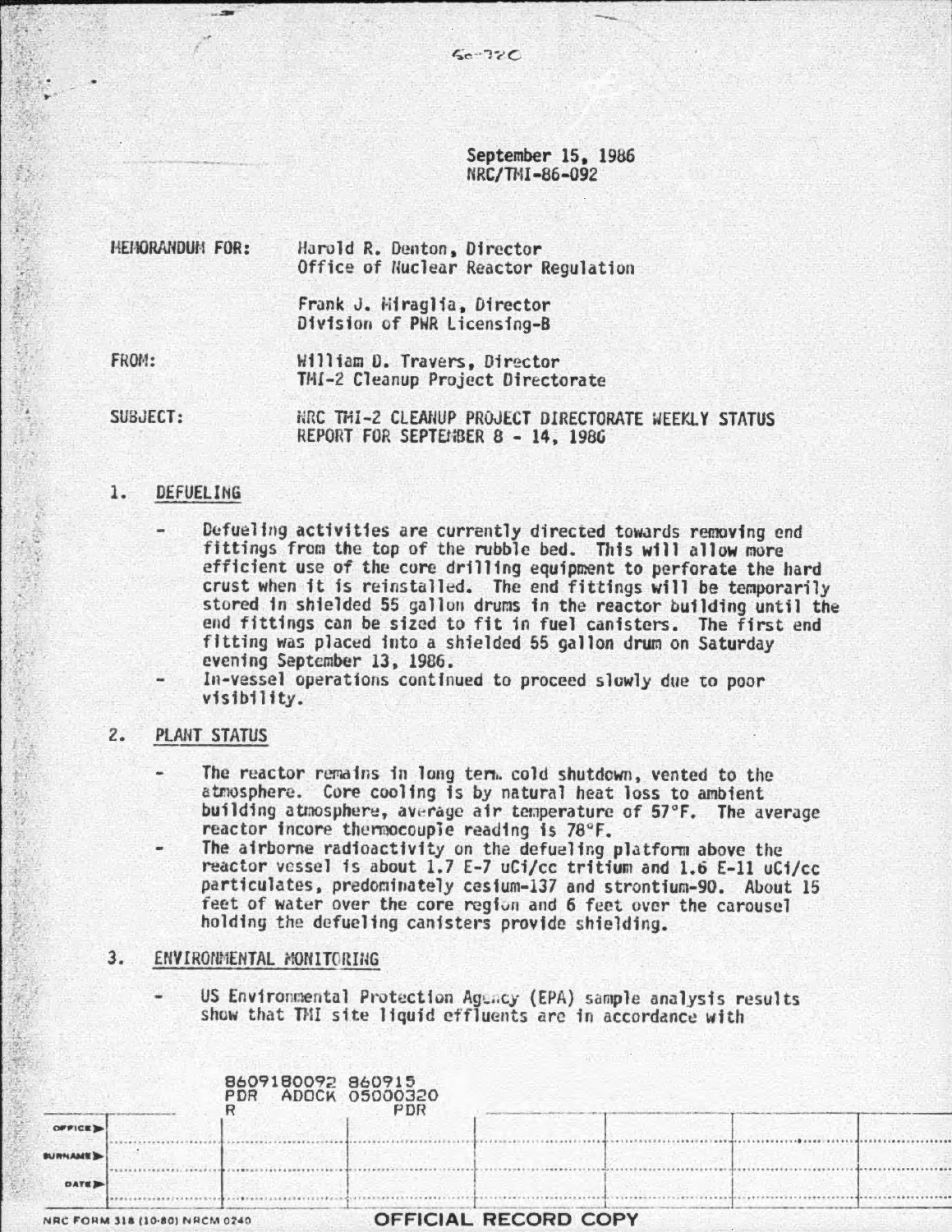- Harold R. Denton Frank J. Miraglia

regulatory limits, NRC requirements, and The City of Lancaster Agreement.

- The Lancaster water sample taker at the water works river intake and analyzed by EPA consisted of a seven day composite sample taken August 24 - 30, 1986. A gamma scan detected no reactor related activity.
- THI water samples taken by EPA at the plant discharge (includes) Units 1 and 2) to the river consisted of seven daily composite samples taken from August 24 - 30, 1986. A gamma scan detected no reactor related activity.
- The EPA analyses of the NRC outdoor air sample for the period September 4 - 11, 1986 showed that concentrations of Cs-137 and I-131 were below the lower limit of quantitative detection (LLD) for the system. The LLD varies around a value of 1E-13 uCi/cc.
- AUXILIARY AND FUEL HANDLING BUILDING ACTIVITIES 4.
	- Start-up testing of the sludge transfer system continues. u
	- Hands-on decontamination has begun in the annulus area between the reactor building and fuel handling building.
	- Hands-on decontamination of the "A" Bleed Tank Room and flushing of the Seal Injection Valve Room continues.

## $5.$ NRC EVALUATIONS IN PROGRESS

- Technical Specification Change Request numbers 49, 51, 52, and 54. Recovery Operations Plan Change numbers 31 and 33 - Change Request No. 39 was approved September 11, 1986.
- 
- Solid Waste Facility Technical Evaluation Report.
- Reactor Building Sump Criticality Safety Evaluation Report was  $\sim$ approved September 11, 1986.
- Heavy Load Safety Evaluation Report, Revision 3. i.
- Disposal of Processed Water Report.
- Sediment Transfer and Processing System SER.
- End Fitting Storage SER Partial approval was given on September 11, 1986.
- SER for Use of Plasma Arc Cutting Torch.

## ORIGINAL SIGNED BY. William D. Travers

William D. Travers Director TMI-2 Cleanup Project Directorate

| NRC FORM 318 (10 80) NRCM 0240 |  | OFFICIAL RECORD COPY |  |  |
|--------------------------------|--|----------------------|--|--|